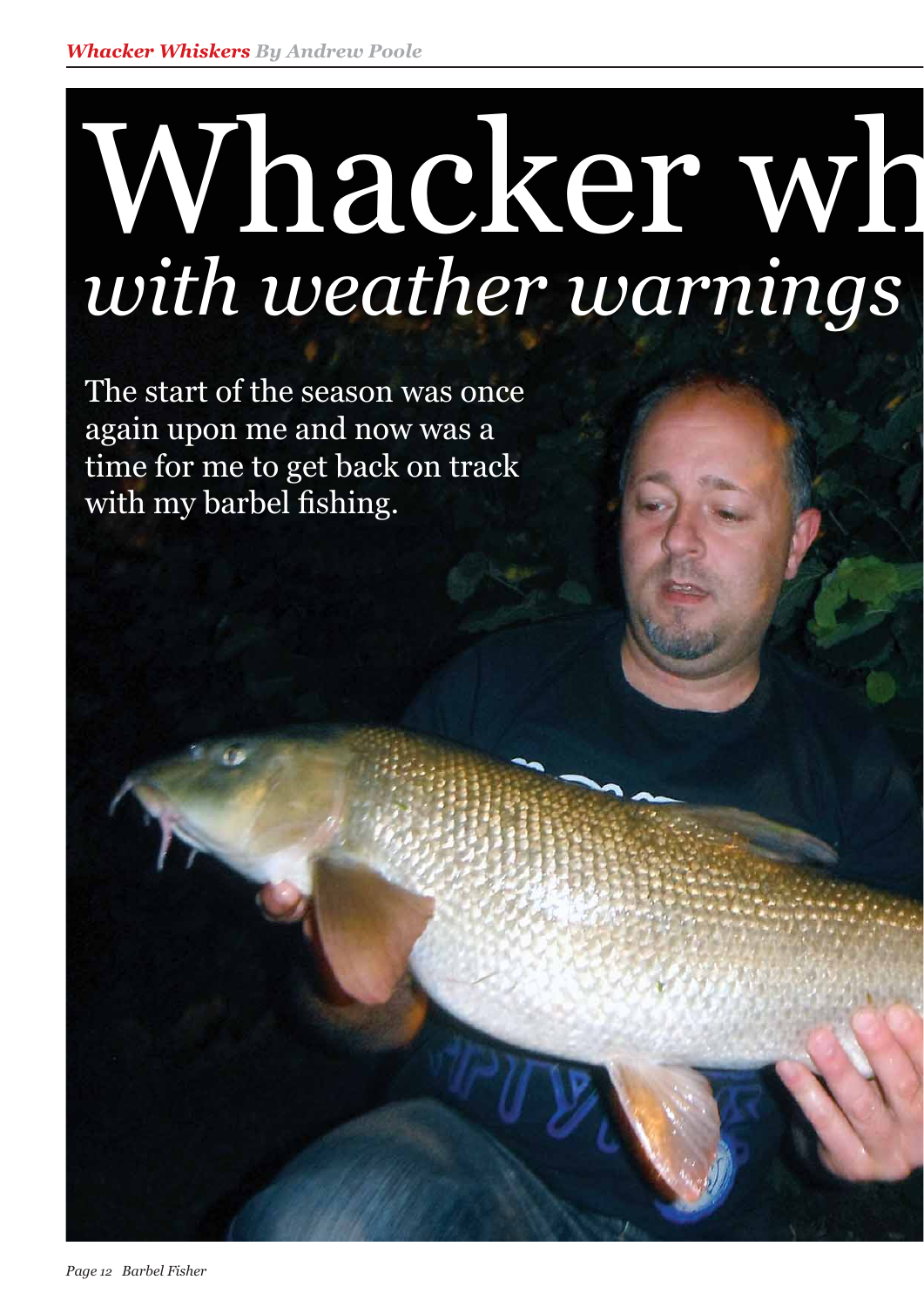## hiskers

decided on fishing **the River Ouse in Bedfordshire where I had managed a personal best barbel of 15lb 9ozs in September of the previous season.**

 I returned several times up until the end of the fishing season but I never

seeing a large river let alone flooding.

 Turning around to go home I also was faced with a flat tyre! The "big man" upstairs just didn't want me to be fishing..! "You couldn't have written it better" I said to myself."

It had totally mucked up





landed another fish. I was looking forward once again to the new open season as I took the long drive to Bedford.

 When I arrived I was faced with a swollen river, which was up at least twelve or more feet! This straight away put to rest the three day fishing adventure I had in mind. The river had flooded a nearby village and surrounding roads..! It is quite frightening for me to see a raging river especially as an urban Tottenham angler. I am not used to

the good fishing to be had. I was gutted, as  $I$  love fishing the River Ouse.

 Night time barbeling is so exciting -- being miles away in fields with no street lamps to mask the darkness and just seeing the glow of your tiny night isotope on the end of your rod tip and waiting for a rattle is just something you can't beat. Out in the elements with all that's wild and with the day time fun fishing for the big perch under a chubber float and pin is a joy to behold....! It is angling at its finest. Sadly,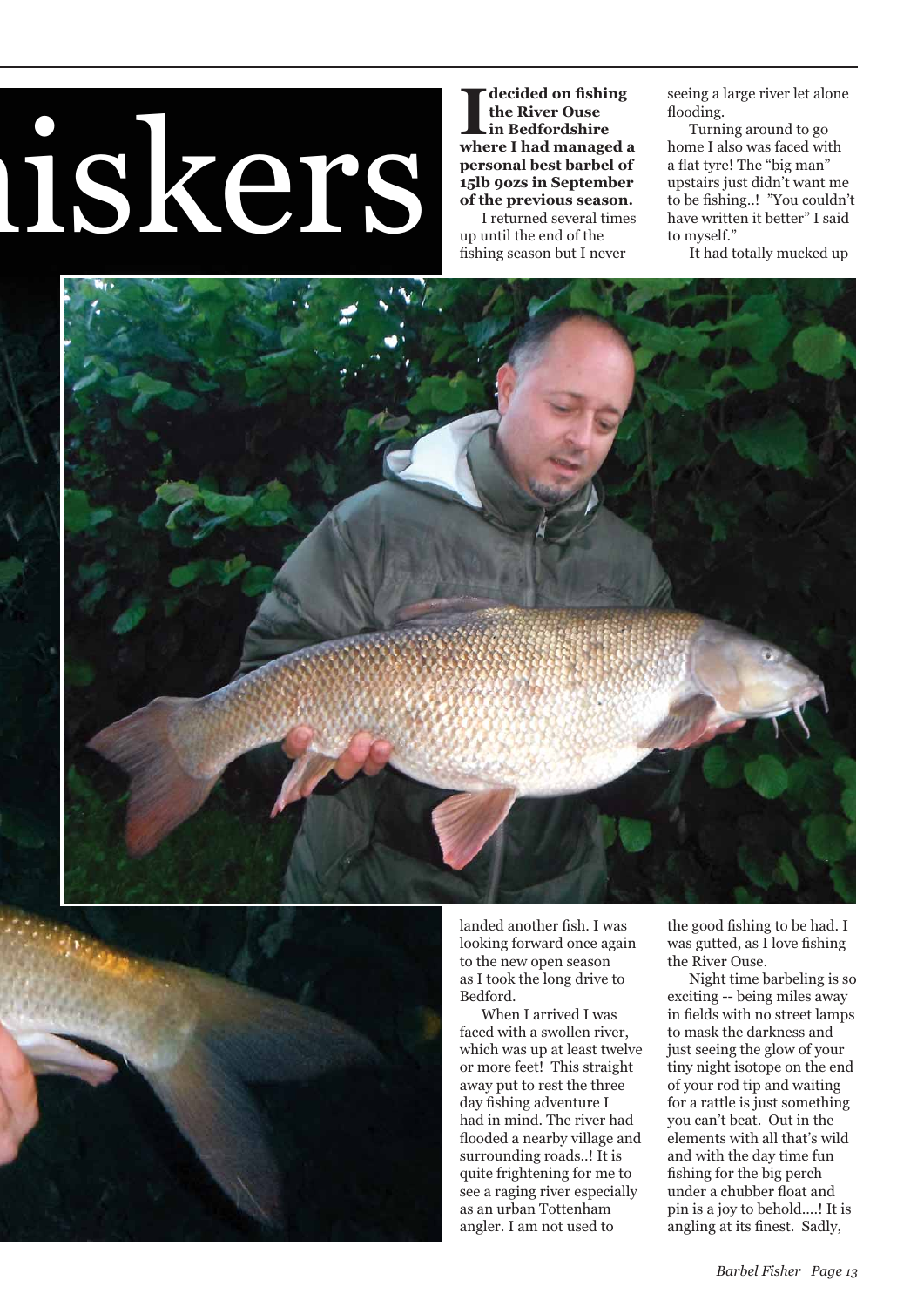all would have to wait now for the water to settle and get back to anything like normal fishing conditions and that could take weeks.

 Shortly after this saw me back on my local club stretch on a River Lea in Hertfordshire at 5am, searching for the elusive barbel.

 Half the willow trees and likely holding spots along the stretch were investigated until I found myself in the middle of a willow that stretched out over the river where I could see a shoal of sizeable looking barbel and smaller chub, the barbel rolling and turning on a gravel slope just in front of a large bowl area of deeper water.

 I got myself on the opposite bank with the group of trees to the right of me 20 yards up stream of the shoal and began to catapult out half a kilo of 6mm pellets and six handfuls of my 16mm hook baits into the swim. Job done and fish found, I was a happy bunny.

 The next day, I arrived at the swim around 7:30pm with bait dropper rod in hand, some more 6 and 8mm pellets and another half a kilo of my 16mm baits and proceeded to bait up for the next thirty minutes about 20 yards from the willow tree to take account the flow of water.

I spent the first 3 nights pre baiting and on the fourth night decided to investigate the shoal inside the tree and found it was now twice the size, with some very big fish among them.

 Unfortunately, I did not have my gear and immediately headed back home to fetch my equipment and returned quickly to the swim around 9pm where I baited a little more and got a rod out on the spot.

 Strangely, I couldn't manage a bite. A feeling of discouragement and completely mucking up infested me – where was I going wrong?

 Back to the drawing board, a whole day searching my diaries from previous seasons captures came to my rescue. It seems I really had been messing up!

 The culmination of fishing different venues had made me forget all I had learned on this hard knock place, I had easily forgotten that it had taken me six seasons of fishing to get it right and having regular catches.

 I now knew I was back on the right road and fancied a new session, so back at my willow tree swim and getting it right this time, my baiting approach was spot on.

 Arriving in the swim at 7pm I began a 3 hour baiting technique that had never let me down in the past. I did not make a cast till the light had completely faded which once again worked in my favour. Shortly after my first cast my tip arched over in a fashion like only barbel can achieve.

The best fight of my barbel fishing career had now begun, some half a dozen heart stopping

moments later my nephew slipped the net underneath her and I knew that I had got it right once again!

 My new personal best barbel for the Lea was now lying on the unhooking mat. That I knew for certain.

My first fish of the season and it was a whacker. I was overjoyed when she came in weighing 14lb. 10oz which beat my old Lea record by 1 lb. With a smile on my face, I slipped her back into the river knowing this was just the start to what could turn into a very good season. I returned home later that evening feeling a sense of accomplishment and thinking "Oh happy days!"

 Having caught a 14lb10oz barbel on my last session, I saw myself back a week later on the stretch knowing for sure deep down a second big girl could grace my net. I once again baited a couple more times without fishing and witnessed a shoal of fish of very large proportions. I couldn't wait for my next session.

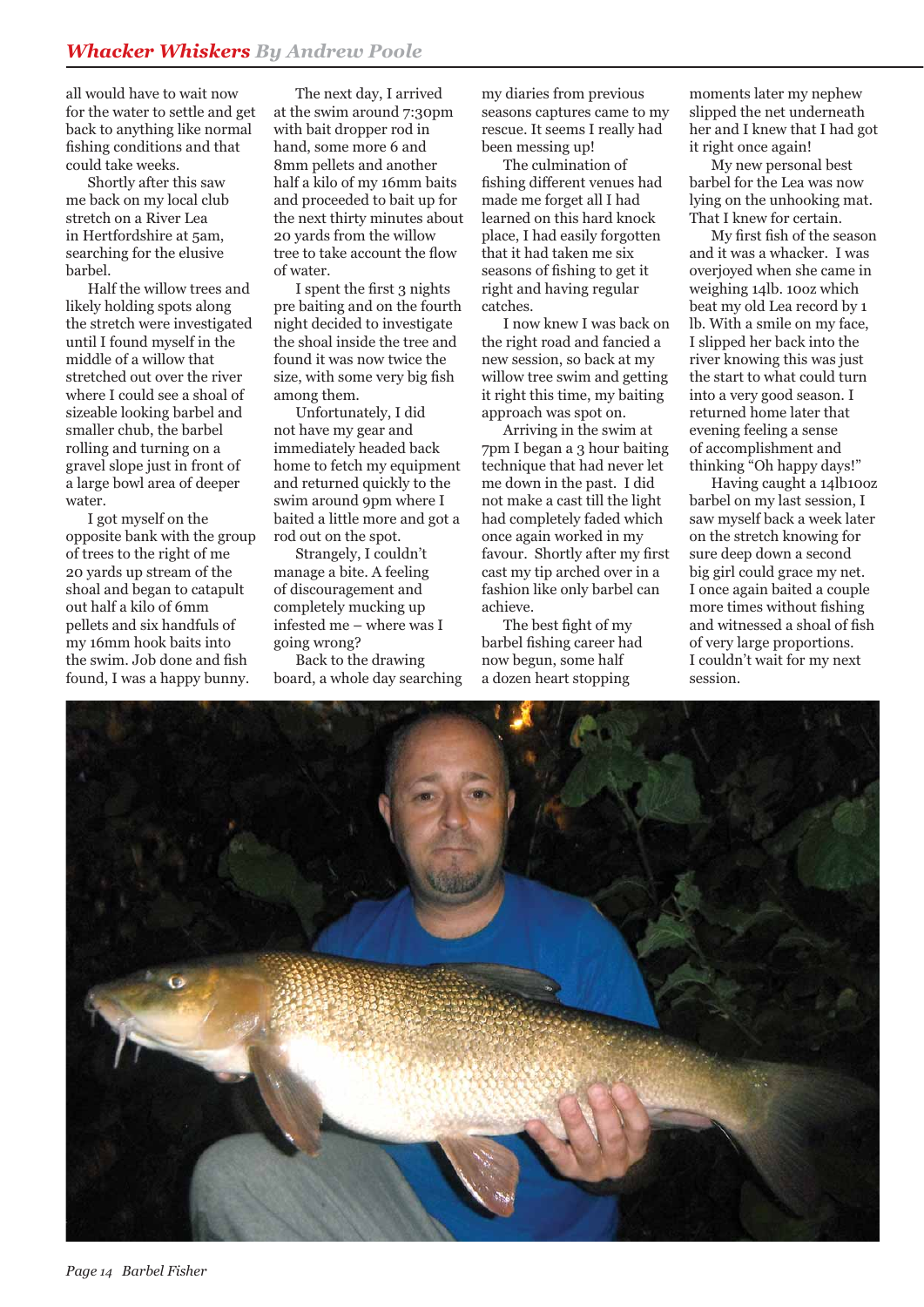This shoal of barbel was indeed a freak gathering of sizeable fish. The stretch of river is known for doubles but in over 15 years of fishing, seeing two large fish together at one time was a rarity for me. Half a dozen of the bigger fish in the shoal were of epic proportions, the size of which was so unusual to me.

 Arriving at the swim about an hour prior to dusk which is later than I would normally do, I began to bait up for two or more hours until all was dark. Biteless after the witching hour, and not even a sign from the chub, I started to doubt the fact I was going to catch again, and that a blank was due to me. The fact that I had been blessed with a good fish the week before from old Izzak Walton was good enough for me after all.

 A sudden thought entered my head that made me think that since I had arrived late and not fed long enough it had not worked in my favour. Realising this I reeled in and started baiting slowly again for the hour I had missed and then cast out a fresh bait.

 An hour or more passed with not so much as a rattle on the tip. Halfway through rolling a smoke and star gazing, the rod began to drag around in a slow unbarbel like fashion just like a huge branch had attached itself to my line. I struck but had no initial run, the fish stayed still.

 I wound down on the fish again and heaved a little more and then the fish realised she was hooked. A twenty minute battle ensued uprooting the entire cabbage weed in the middle of the river for 80 yards down stream. Thankfully I became the victor.... phew!

 Looking down into the net with my head torch glowing I knew it was another huge fish about the same size as the week before but slightly longer in length.

After a weigh up and some photos, a 15lb 5oz barbel left me with a large lump in my throat. This was an amazing fishing I thought to myself, nearly two decades of fishing this place and I felt I'd now done it all. Or had I?

Since a child, I had never

not be used as the water was far too fast. To overcome the bait drifting, I brought a kilo of fish-meal ground bait and mixed it with half a kilo of 6 and 8mm pellets and half a pint of maggots and proceeded to make up some very hard balls and laced

bait could well be off. I didn't recast for the next twenty minutes just in case, for fear of spooking the shoal. Adamant that I was fishing with no bait I reeled in, and sure enough one hookbait was in half the other had been pulled off. A recast

"The trap was set again, I sat on my hands until an hour after dark, to cast in the light hours would be the worst thing I could do. These fish do not like lines in the water when it's light, so a cast near a feeding shoal in daylight can spell disaster"

felt such enthusiasm! The urge to get back down the river was gripping me with a vice. Another two days of pre-baiting began, only this time the weather wasn't on my side. Rains swept the length and breadth of the country and the river had risen two and a half feet or more in two nights.

 Soaked to the bone and back in the swim, I stood trying to spot the shoal of fish but could only make out shadows as the river was changing fast from clear to a grainy pea like colour. I came away happy that I had still seen fish but knowing the situation could soon change fast, as the rising water could push the fish out of the swim in an instant as I had witnessed with a similar event in the past.

 It rained and rained for two more nights but I wasn't prepared to sit in and wait for the change in weather. I got back down to the swim in heavy rain around 8.30pm. Quickly setting up my shelter I could now relax as the heavens unleashed their fury.

 I baited up as soon as I had set up camp, just in front of the willow up stream of the shoal of fish, having to now adjust the baiting to the new volume of water which meant feeding 10 yards further upstream.

The bait dropper could

them into the swim together with about six of my 16mm pellet hook baits.

 The trap was set again, I sat on my hands until an hour after dark, to cast in the light hours would be the worst thing I could do. These fish do not like lines in the water when it's light, so a cast near a feeding shoal in daylight can spell disaster.

 Thunder, lighting and a tropical storm battered me for the next three hours.

 I managed to make my first cast around 11:30pm to the front side of the willow tree slightly upstream from the baited spot and well away from the shoal of fish. Sat back in my chair, I tried to relax, as this is the best time, fishing the night through to the wee hours of the morning. The wildlife awake around you, the noises of foxes, owls, and the cry of muntjack deer seem to make it all the more meaningful, although a few noises in the past have been enough to make me spill my coffee!

 The rain was still hammering down, I could see a gain in height to the already swollen river. Was I sitting here for the hell of it? Thoughts of a fishless session began to infest my brain, but at around midnight the tip slammed over and came back from a chub bite I felt that my hookback out to the spot saw me fishing again very quickly to avoid a soaking from the relentless rain.

 Time was now ticking by and I'd got very hungry as the damp weather was taking its toll on me, it was just gone 1am and with no more bites or even a twitch on the rod tip. I laid back in my chair with a cup of tea in one hand and a smoke in the other and was pondering about putting more bait out on the spot. Not wanting to disturb the swim anymore, I decided on waiting it out.

 The river now inches from my feet, it was 1.40am and a sudden shake on the tip alerted me to the rod , I sat up ready for what I knew was a barbel interested in the hook bait.

 Ten minutes later and with my back turned for only a moment, the tip dragged around again, very slowly not like the fast barbel wrap arounds you would expect. I waited until the rod was fully arched over then bent into a fi sh.

 She ran straight for the willow roots and the rod went solid. I pulled back but was snagged, so I took the pressure off the rod just slightly and felt her take more line, I pumped back for dear life.

 Back in control a little, I rolled her on the surface and again she battled for